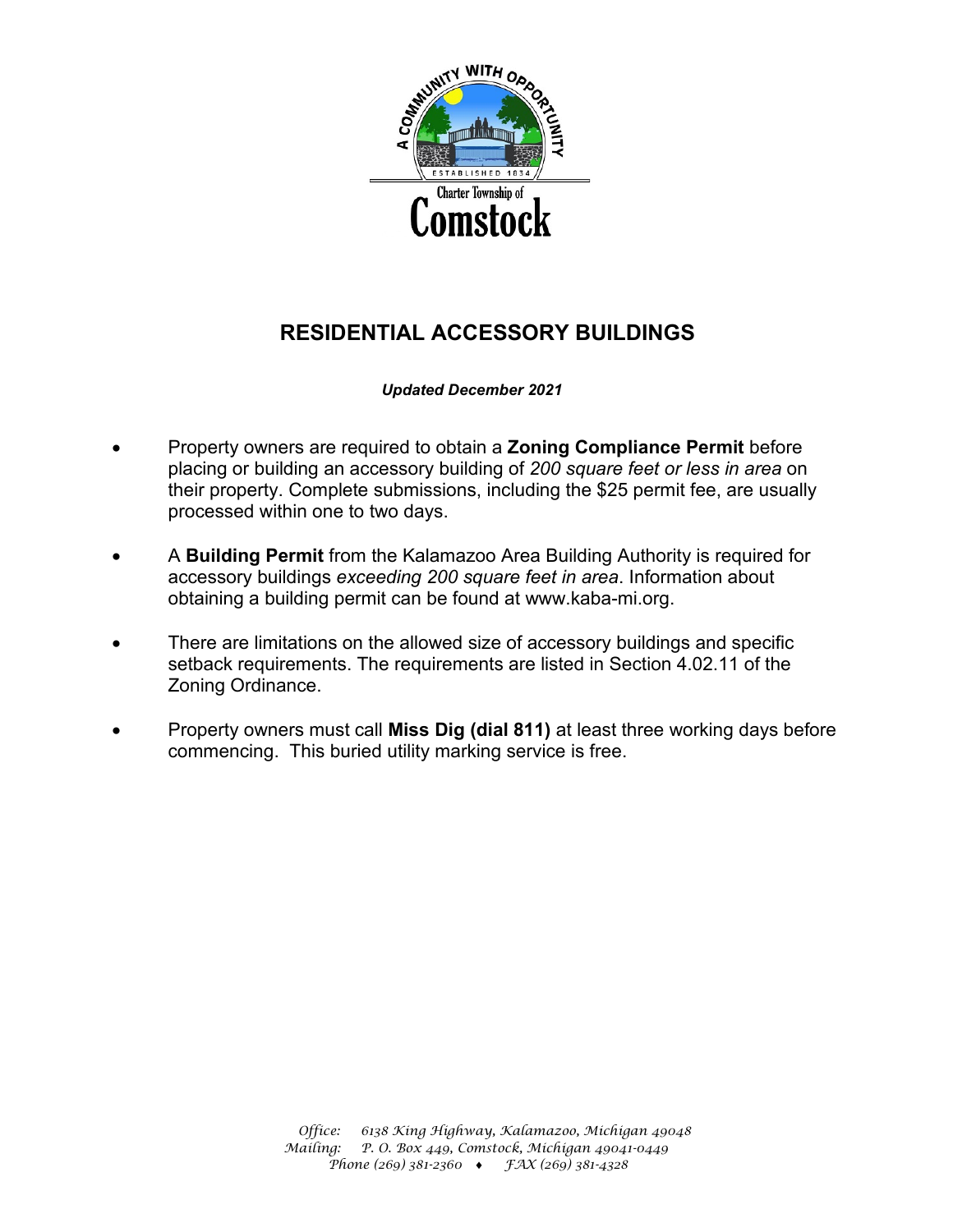## **Zoning Ordinance Section 4.02.11.** *Residential Accessory Buildings*

- a. All references to accessory buildings in this Section shall apply only to residential accessory buildings, including private garages; carports; boat houses; and agriculturally used buildings on lots of five acres or less.
- b. No accessory building may be used for human habitation except as may be allowed as an accessory dwelling unit per Section 21.09 of this ordinance.
- c. Accessory buildings permitted without special exception use permit:
	- 1. The total combined floor space of the accessory building(s) including all attached and detached garages and sheds – shall not exceed the limits set forth in the following schedule:

| Lot Size*                  | <b>Permitted Total Floor Space**</b> |
|----------------------------|--------------------------------------|
| 20,000 sq. ft. or less     | 840 sq. ft.                          |
| 20,001-one acre            | 1,320 sq. ft.                        |
| $1.01$ acres $-2.99$ acres | 2,000 sq. ft.                        |
| 3.00 acres-4.99 acres      | 3,000 sq. ft.                        |
| 5.00 acres-9.99 acres      | 4,000 sq. ft.                        |
| 10.00 acres or more        | 5,000 sq. ft.                        |

\* lot size does not include public street right-of-way

\*\* floor space includes all accessory space *including* garages and sheds

2. Building Type. Packing, shipping or storage crates or containers, parts or all of a semitrailer and similar converted structures shall not be used as accessory structures except for when used for agricultural purposes on an agricultural property. Fabric accessory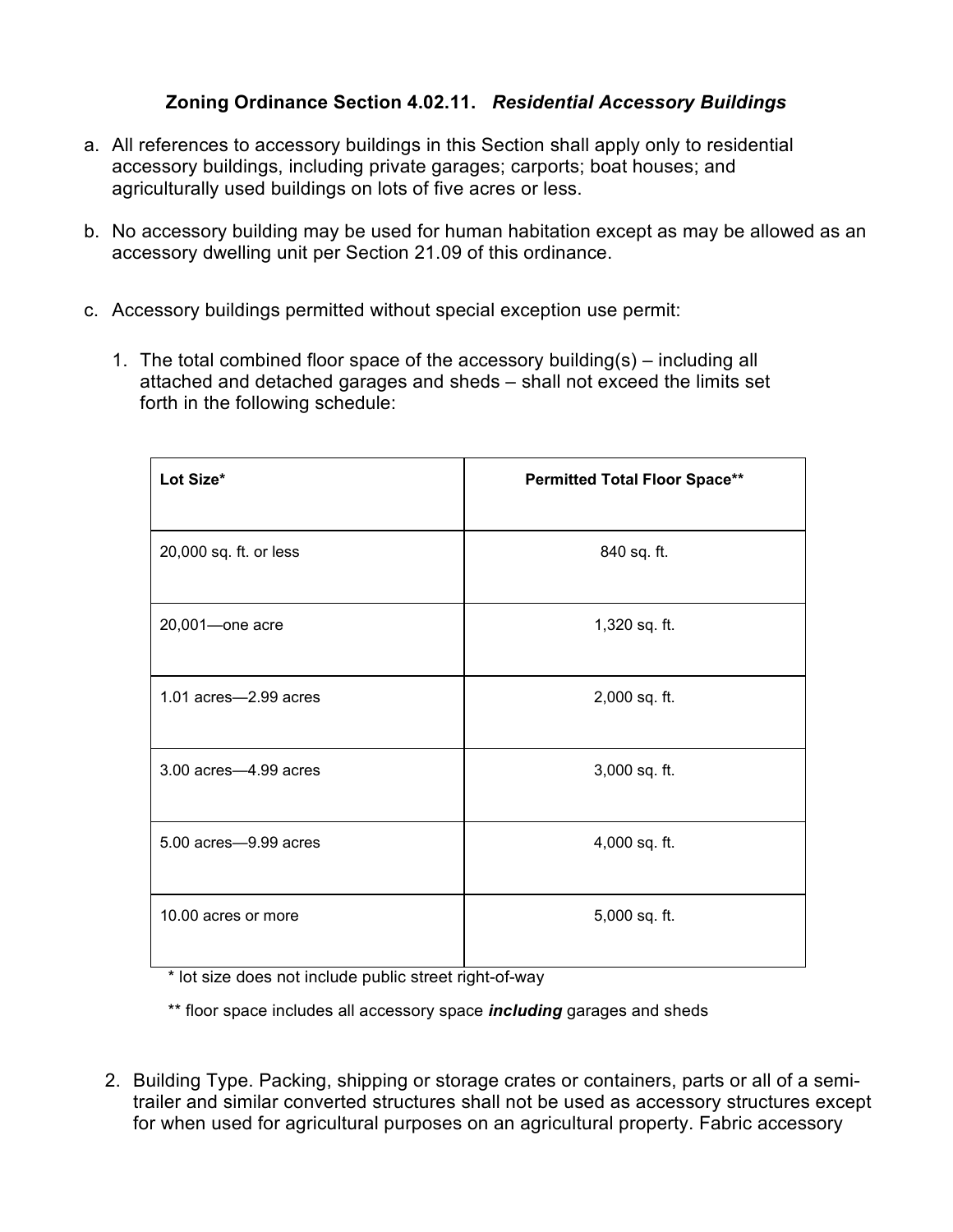structures shall only be permitted when placed in the rear yard except for when used for agricultural purposes on an agricultural property.

- 3. An accessory building which is structurally attached to the residence shall, unless expressly provided otherwise, be subject to all requirements of this section.
- 4. When an accessory building is not structurally attached to the residence, it shall be located in the side or rear yard. A corner lot shall be considered for purposes of this section as having two (2) front yards.
- 5. Accessory buildings not structurally attached to the residence shall not:
	- (a) Exceed a height of eighteen (18) feet measured from the building grade to the highest point of the building on lots less than one (1) acre and a height of twenty-two (22) feet on lots an acre and larger in area;
	- (b) Occupy more than twenty-five (25) percent of the required rear yard; or
	- (c) Be located closer than five (5) feet from any side or rear property line for buildings 200 square feet or less in area and/or accessory buildings that are the principal detached garage serving the residence on the lot; the minimum side and rear property line setback requirement for buildings exceeding 200 square feet in area shall be the height of the building at its highest point, except as excluded herein.
- 6. Where two or more contiguous lots are under common ownership and are either wholly vacant or developed with one residence, all such lots shall be treated as one lot to determine the total combined floor area permitted when combined into a single tax parcel by the owner.
- d. *Accessory buildings permitted with special exception use permit:*
	- 1. Any accessory building on a lot or site condominium unit of one acre or more in size that fails to meet the size, height or location requirements set forth above may be allowed as a special exception use, subject to the conditions in "5, 6 and 7" below.
	- 2. A boat house may be allowed as a special exception use, only for the benefit of the occupants of the subject property, subject to the four conditions below as well as the requirements in "5, 6 and 7" that follow:
		- (a) Be located adjacent to a navigable body of water, with no minimum setback.
		- (b) Be used to store one or more boats and boating accessories.
		- (c) Be established in compliance with all applicable state and local laws.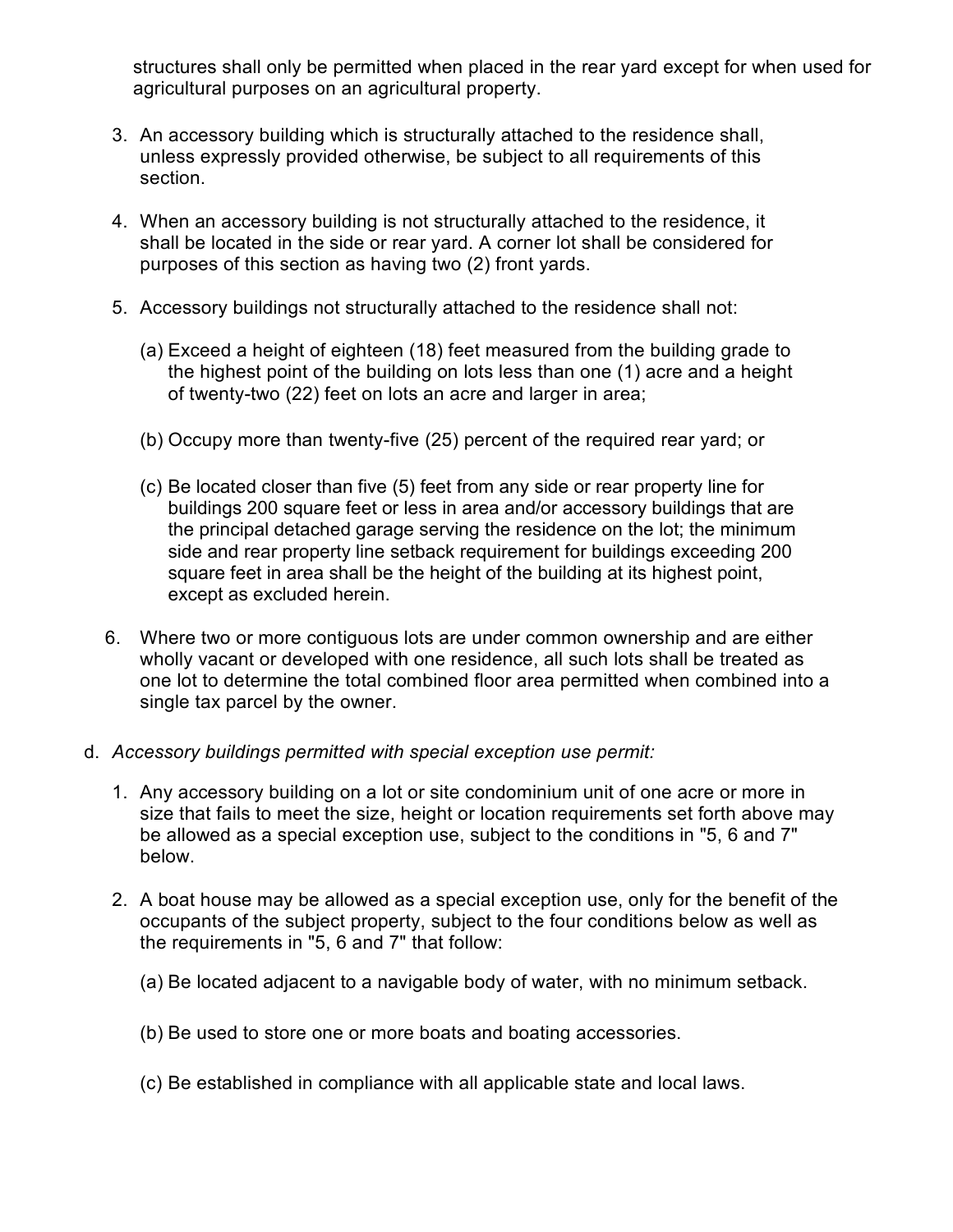- (d) Complies with all size, height and location requirements set forth in Section 4.02.11.c, except as otherwise expressly approved by the Planning Commission.
- 3. A vacant parcel lot building may be allowed as a special exception use in the "AGR", "AH", "R1-A", "R1-B", "R1-C", "RM", and "OW" zoning district classifications, subject to the two conditions below as well as the requirements in "5, 6 and 7" that follow:
	- (a) The building may be utilized only for purposes accessory to residential uses allowed in the zone in which it is located.
	- (b) The building shall comply with all size, height, and location requirements set forth in Section 4.02.11.c, except as otherwise expressly approved by the Planning Commission.
- 4. Reserved.
- 5. Proposed accessory building(s) shall not have a material adverse impact upon the owners and occupants of surrounding properties. The Planning Commission shall have authority to impose reasonable conditions, including reduction in size, to assure compliance with this standard.
- 6. All applications requiring a special exception use permit hereunder shall be accompanied by twelve (12) copies of a site plan of the subject property, drawn to a selected scale, containing the following information:
	- (a) A NORTH arrow and notation of the selected scale used.
	- (b) All property lines shall be shown with their dimensions.
	- (c) Location and dimensions of all existing and proposed structures (including the height of all proposed accessory buildings) on the subject property and any existing buildings on adjacent property within fifty (50) feet of the subject property.
	- (d) Location of any septic tank and/or dry well on the subject property. Planning Commission approval of the above required site plan under the standards in Section 22.04 shall satisfy the site plan submission and approval requirements of Sections 22.01 through 22.04 of this Ordinance.
- 7. An application for a special exception use permit hereunder shall include a statement setting forth the purpose(s) for which the proposed accessory building(s) will be used. No accessory building allowed pursuant to this subsection shall be used for a purpose other than that approved by the Planning Commission.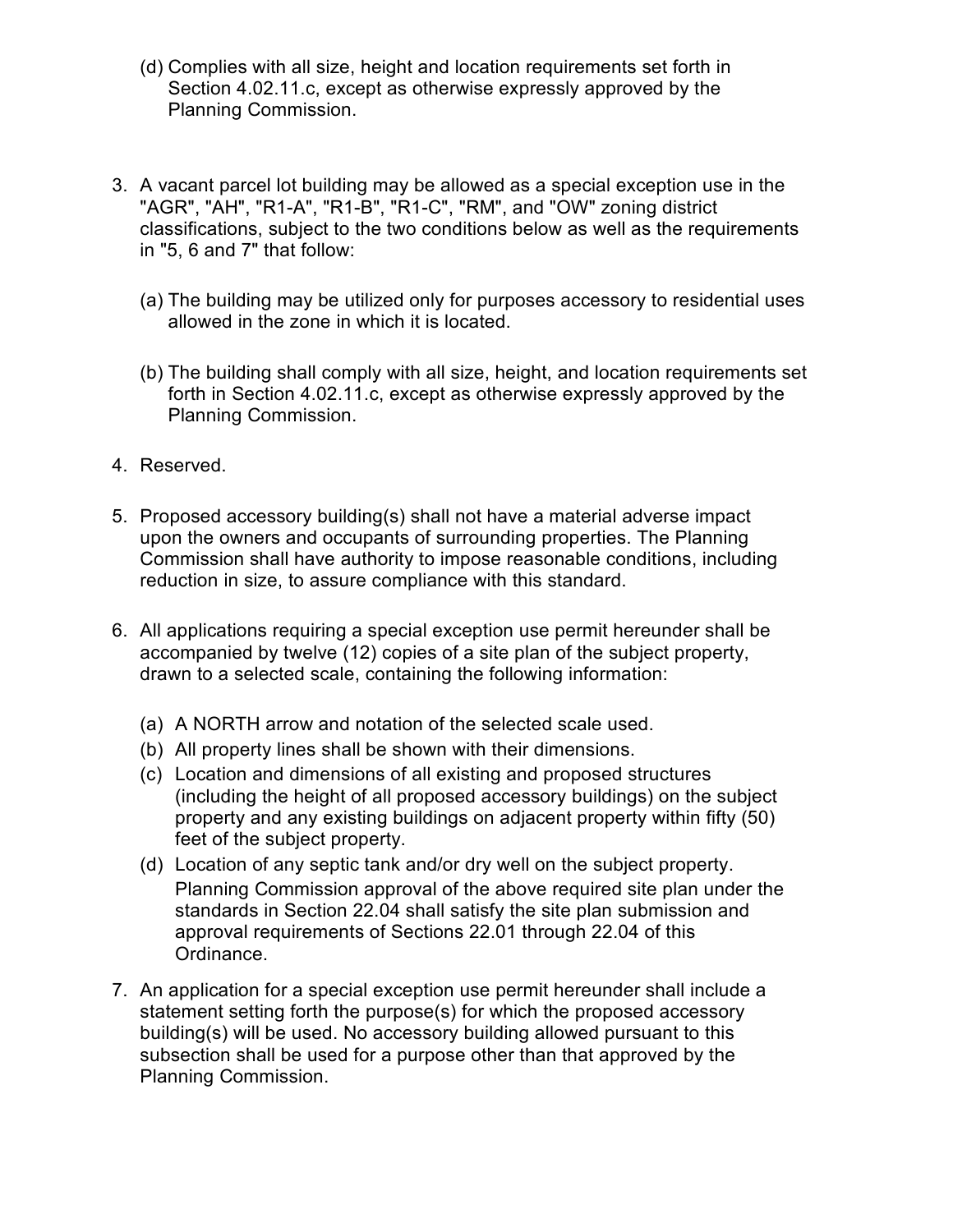

## **CHARTER TOWNSHIP OF COMSTOCK**

**ZONING COMPLIANCE PERMIT APPLICATION – ACCESSORY BUILDINGS**

**Shipping:** 6138 King Hwy, Kalamazoo MI 49048 **Mailing:** PO Box 449, Comstock, MI 49041‐0449 Website: **www.comstockmi.gov** Phone: (269) 381‐2360 Fax: (269) 381‐4328

This application for a Zoning Compliance Permit (ZCP) is required as outlined under Section 27.02.A. of the Charter Township of Comstock Zoning Ordinance and filed with the Township's Zoning Administrator. Each zoning compliance permit shall become null and void within one (1) year following the issuance of the permit unless the provisions of the permit have been utilized or unless re-application is made and approved by the Zoning Administrator.

### *PLEASE PROVIDE A COMPLETE APPLICATION, \$25 PERMIT FEE AND ALL NECESSARY SIGNATURES. INCOMPLETE APPLICATIONS WILL NOT BE PROCESSED.*

|                          |                    | PROJECT/PROPERTY LOCATION INFORMATION                  |                         |
|--------------------------|--------------------|--------------------------------------------------------|-------------------------|
|                          |                    |                                                        | 3907-                   |
| Street#                  | <b>Street Name</b> |                                                        | Parcel ID No.           |
|                          |                    |                                                        |                         |
|                          |                    | <b>APPLICANT INFORMATION</b>                           |                         |
| <b>APPLICANT IS THE:</b> | Owner              | <b>Contractor</b><br>Leasee                            |                         |
|                          |                    |                                                        |                         |
| Last Name                |                    | <b>First Name</b>                                      | Telephone Number        |
| <b>Mailing Address</b>   |                    |                                                        | Cell Number             |
| City, State, Zip         |                    | E-mail Address                                         | <b>Facsimile Number</b> |
|                          |                    | <b>OWNER INFORMATION (if different than applicant)</b> |                         |
|                          |                    |                                                        |                         |
| Last Name                |                    | <b>First Name</b>                                      | Telephone Number        |
| <b>Mailing Address</b>   |                    |                                                        | Cell Number             |

City, State, Zip **E**←mail Address **E**←mail Address **Facsimile Number** Facsimile Number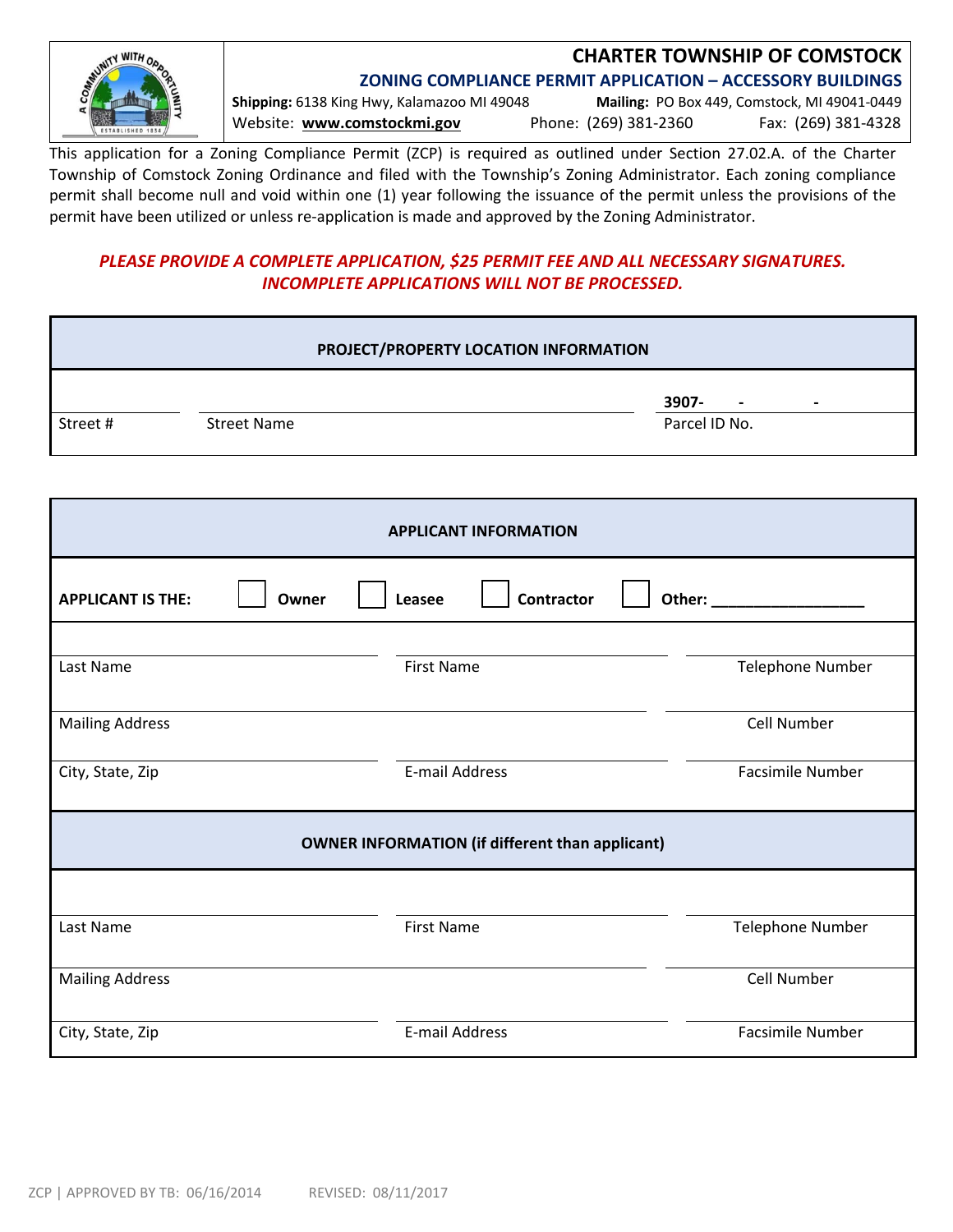| <b>SUPPLEMENTAL INFORMATION</b><br><b>ACCESSORY BUILDINGS</b>                                                                                                                            |                                                                                                   |                                                                                |                    |  |  |  |  |  |  |  |  |  |
|------------------------------------------------------------------------------------------------------------------------------------------------------------------------------------------|---------------------------------------------------------------------------------------------------|--------------------------------------------------------------------------------|--------------------|--|--|--|--|--|--|--|--|--|
| <b>Size of the Property:</b>                                                                                                                                                             | Square footage:<br><b>OR</b>                                                                      | Acres:                                                                         |                    |  |  |  |  |  |  |  |  |  |
|                                                                                                                                                                                          | Other buildings are currently on the property:                                                    |                                                                                |                    |  |  |  |  |  |  |  |  |  |
| Sarage<br>S.F.                                                                                                                                                                           | $ {\boldsymbol \nu} $ Pole Barn<br>$\frac{1}{2}$ S.F.                                             | $\boxed{\smash{\checkmark}}$ Shed/Other ( )<br>Total Size = $\frac{1}{2}$ S.F. |                    |  |  |  |  |  |  |  |  |  |
| <b>Proposed Construction:</b>                                                                                                                                                            |                                                                                                   |                                                                                |                    |  |  |  |  |  |  |  |  |  |
| <b>Accessory</b><br><b>Building/garage:</b>                                                                                                                                              | _________ SF (gross) Width: _______________ Length: ___________<br>Floors Height at peak: _______ |                                                                                |                    |  |  |  |  |  |  |  |  |  |
| Setbacks:                                                                                                                                                                                |                                                                                                   |                                                                                | Rear: ____________ |  |  |  |  |  |  |  |  |  |
| <b>Yes</b><br>Floodplain: Is proposed building within 500' of the flood plain?<br><b>No</b><br>If yes, Zoning Administrator to attach FEMA GIS map. Separate<br>permits may be required. |                                                                                                   |                                                                                |                    |  |  |  |  |  |  |  |  |  |

#### **AUTHORITY TO FILE APPLICATION**

I hereby agree to conform to all applicable laws and regulations of Comstock Township, Kalamazoo County and State of Michigan (as may be applicable to my request), and certify that the above information and work described on this application and accompanying documents are complete, true and accurate to the best of my knowledge. The site/plot plan is accurate as drawn and/or dimensioned.

**APPLICATIONS WILL NOT BE ACCEPTED WITHOUT SIGNATURE OF PROPERTY OWNER. If other than property owner, attach authorization form.** 

| Applicant Signature:      | Date |
|---------------------------|------|
| Property Owner Signature: | Date |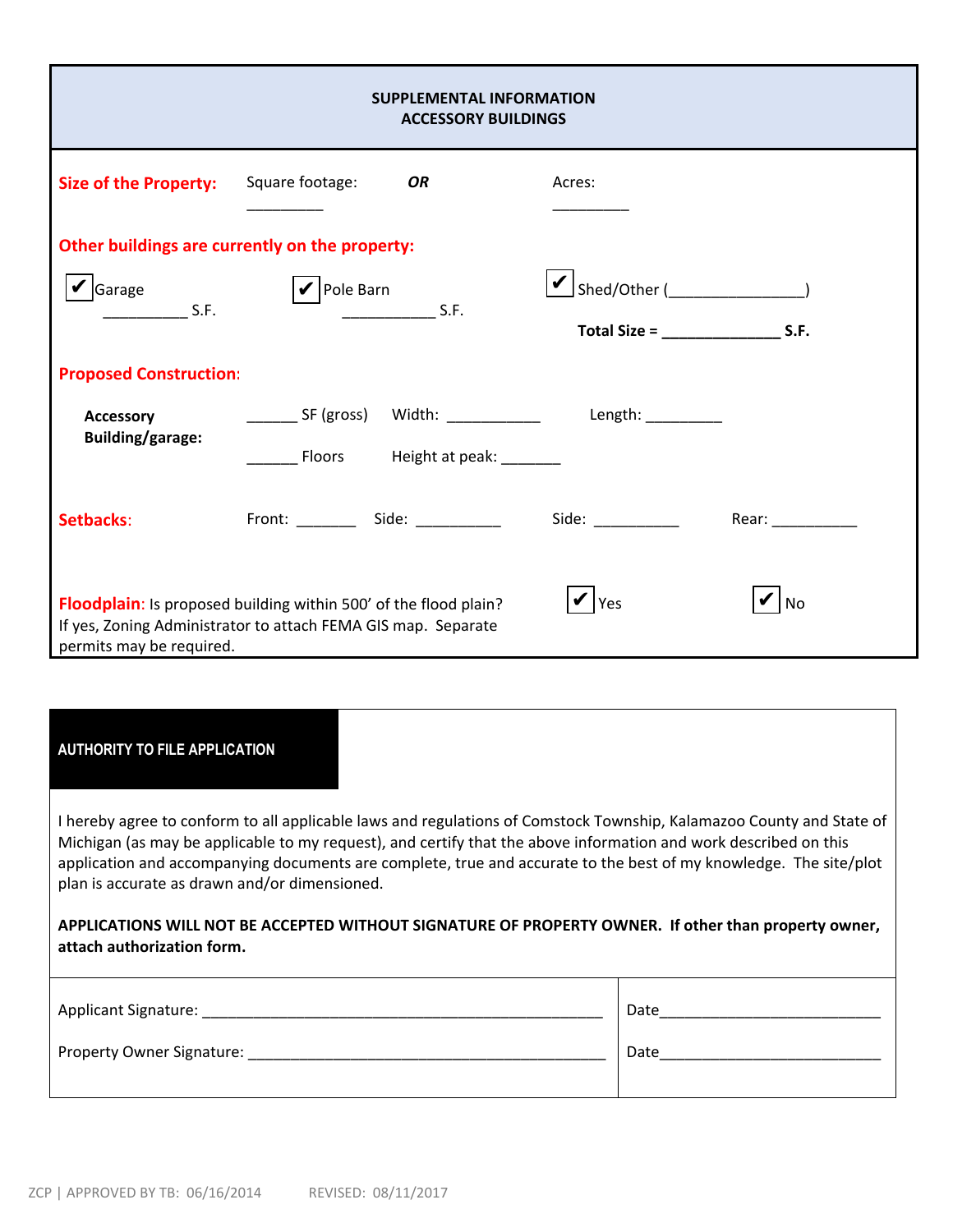|  |                                                             |  | <b>SITE/PLOT PLAN</b>      |                           |                                                                          |    |  |                   |  |                                                  |  |  |  |      |  |  |       |  |  |                                                                                                                        |  |               |  |  |
|--|-------------------------------------------------------------|--|----------------------------|---------------------------|--------------------------------------------------------------------------|----|--|-------------------|--|--------------------------------------------------|--|--|--|------|--|--|-------|--|--|------------------------------------------------------------------------------------------------------------------------|--|---------------|--|--|
|  | Separate Site Plan Attached<br>OR<br>Include on Plan Below: |  |                            |                           | 3. Road ROW, access or utility easements.                                |    |  |                   |  |                                                  |  |  |  |      |  |  |       |  |  |                                                                                                                        |  |               |  |  |
|  |                                                             |  |                            |                           | 1. Property lines and dimensions.                                        |    |  |                   |  | 4. Locate all drives and parking areas.          |  |  |  |      |  |  |       |  |  |                                                                                                                        |  |               |  |  |
|  |                                                             |  |                            |                           |                                                                          |    |  |                   |  |                                                  |  |  |  |      |  |  |       |  |  |                                                                                                                        |  |               |  |  |
|  |                                                             |  |                            |                           |                                                                          |    |  |                   |  |                                                  |  |  |  |      |  |  |       |  |  |                                                                                                                        |  |               |  |  |
|  |                                                             |  |                            |                           | 2. Location and size of all existing and                                 |    |  |                   |  | 5. Place North arrow                             |  |  |  |      |  |  |       |  |  |                                                                                                                        |  |               |  |  |
|  |                                                             |  |                            |                           | proposed structures - including<br>dimensions/setbacks from the property |    |  |                   |  |                                                  |  |  |  |      |  |  |       |  |  |                                                                                                                        |  |               |  |  |
|  | lines.                                                      |  |                            |                           |                                                                          |    |  |                   |  | 6. Show rivers, lakes or steams within 500 feet. |  |  |  |      |  |  |       |  |  |                                                                                                                        |  |               |  |  |
|  |                                                             |  |                            |                           |                                                                          |    |  |                   |  |                                                  |  |  |  |      |  |  |       |  |  |                                                                                                                        |  |               |  |  |
|  |                                                             |  |                            |                           |                                                                          |    |  |                   |  |                                                  |  |  |  |      |  |  |       |  |  |                                                                                                                        |  |               |  |  |
|  |                                                             |  |                            |                           |                                                                          |    |  |                   |  |                                                  |  |  |  |      |  |  |       |  |  |                                                                                                                        |  |               |  |  |
|  |                                                             |  |                            |                           |                                                                          |    |  |                   |  |                                                  |  |  |  |      |  |  |       |  |  |                                                                                                                        |  |               |  |  |
|  |                                                             |  |                            |                           |                                                                          |    |  |                   |  |                                                  |  |  |  |      |  |  |       |  |  |                                                                                                                        |  |               |  |  |
|  |                                                             |  |                            |                           |                                                                          |    |  |                   |  |                                                  |  |  |  |      |  |  |       |  |  |                                                                                                                        |  |               |  |  |
|  |                                                             |  |                            |                           |                                                                          |    |  |                   |  |                                                  |  |  |  |      |  |  |       |  |  |                                                                                                                        |  |               |  |  |
|  |                                                             |  |                            |                           |                                                                          |    |  |                   |  |                                                  |  |  |  |      |  |  |       |  |  |                                                                                                                        |  |               |  |  |
|  |                                                             |  |                            |                           |                                                                          |    |  |                   |  |                                                  |  |  |  |      |  |  |       |  |  |                                                                                                                        |  |               |  |  |
|  |                                                             |  |                            |                           |                                                                          |    |  |                   |  |                                                  |  |  |  |      |  |  |       |  |  |                                                                                                                        |  |               |  |  |
|  |                                                             |  |                            |                           |                                                                          |    |  |                   |  |                                                  |  |  |  |      |  |  |       |  |  |                                                                                                                        |  |               |  |  |
|  |                                                             |  |                            |                           |                                                                          |    |  |                   |  |                                                  |  |  |  |      |  |  |       |  |  |                                                                                                                        |  |               |  |  |
|  |                                                             |  |                            |                           |                                                                          |    |  |                   |  |                                                  |  |  |  |      |  |  |       |  |  |                                                                                                                        |  |               |  |  |
|  |                                                             |  |                            |                           |                                                                          |    |  |                   |  |                                                  |  |  |  |      |  |  |       |  |  |                                                                                                                        |  |               |  |  |
|  |                                                             |  |                            |                           |                                                                          |    |  |                   |  |                                                  |  |  |  |      |  |  |       |  |  |                                                                                                                        |  |               |  |  |
|  |                                                             |  |                            |                           |                                                                          |    |  |                   |  |                                                  |  |  |  |      |  |  |       |  |  |                                                                                                                        |  |               |  |  |
|  |                                                             |  |                            |                           |                                                                          |    |  |                   |  |                                                  |  |  |  |      |  |  |       |  |  |                                                                                                                        |  |               |  |  |
|  |                                                             |  |                            |                           |                                                                          |    |  |                   |  |                                                  |  |  |  |      |  |  |       |  |  |                                                                                                                        |  |               |  |  |
|  |                                                             |  |                            |                           |                                                                          |    |  |                   |  |                                                  |  |  |  |      |  |  |       |  |  |                                                                                                                        |  |               |  |  |
|  |                                                             |  |                            |                           |                                                                          |    |  |                   |  |                                                  |  |  |  |      |  |  |       |  |  |                                                                                                                        |  |               |  |  |
|  |                                                             |  |                            |                           |                                                                          |    |  |                   |  |                                                  |  |  |  |      |  |  |       |  |  |                                                                                                                        |  |               |  |  |
|  |                                                             |  |                            |                           |                                                                          |    |  |                   |  |                                                  |  |  |  |      |  |  |       |  |  |                                                                                                                        |  |               |  |  |
|  |                                                             |  |                            |                           |                                                                          |    |  |                   |  |                                                  |  |  |  |      |  |  |       |  |  |                                                                                                                        |  |               |  |  |
|  |                                                             |  |                            |                           |                                                                          |    |  |                   |  |                                                  |  |  |  |      |  |  |       |  |  |                                                                                                                        |  |               |  |  |
|  |                                                             |  |                            |                           |                                                                          |    |  |                   |  |                                                  |  |  |  |      |  |  |       |  |  |                                                                                                                        |  |               |  |  |
|  |                                                             |  |                            |                           |                                                                          |    |  |                   |  |                                                  |  |  |  |      |  |  |       |  |  |                                                                                                                        |  |               |  |  |
|  |                                                             |  |                            |                           |                                                                          |    |  |                   |  |                                                  |  |  |  |      |  |  |       |  |  |                                                                                                                        |  |               |  |  |
|  |                                                             |  |                            |                           |                                                                          |    |  |                   |  |                                                  |  |  |  |      |  |  |       |  |  |                                                                                                                        |  |               |  |  |
|  |                                                             |  |                            |                           |                                                                          |    |  |                   |  |                                                  |  |  |  |      |  |  |       |  |  |                                                                                                                        |  |               |  |  |
|  |                                                             |  |                            |                           |                                                                          |    |  |                   |  |                                                  |  |  |  |      |  |  | Fence |  |  |                                                                                                                        |  |               |  |  |
|  |                                                             |  | <b>Sample of Plot Plan</b> |                           |                                                                          |    |  |                   |  |                                                  |  |  |  |      |  |  |       |  |  |                                                                                                                        |  |               |  |  |
|  |                                                             |  |                            |                           |                                                                          | ÿ. |  |                   |  |                                                  |  |  |  |      |  |  |       |  |  |                                                                                                                        |  |               |  |  |
|  |                                                             |  |                            | 1) Include North Arrow    |                                                                          | я  |  |                   |  |                                                  |  |  |  |      |  |  |       |  |  | <b>Note that the content of the content of the content of the content of the content of the content of the content</b> |  |               |  |  |
|  |                                                             |  |                            |                           |                                                                          |    |  | Proposed<br>Bldg. |  |                                                  |  |  |  |      |  |  |       |  |  |                                                                                                                        |  |               |  |  |
|  |                                                             |  |                            |                           |                                                                          |    |  |                   |  |                                                  |  |  |  |      |  |  |       |  |  |                                                                                                                        |  |               |  |  |
|  |                                                             |  |                            |                           |                                                                          |    |  |                   |  |                                                  |  |  |  | Deck |  |  |       |  |  |                                                                                                                        |  | Property Line |  |  |
|  |                                                             |  |                            | 2) Indicate the dimension |                                                                          |    |  |                   |  |                                                  |  |  |  |      |  |  |       |  |  |                                                                                                                        |  |               |  |  |
|  |                                                             |  |                            | Garage                    |                                                                          |    |  | House             |  |                                                  |  |  |  |      |  |  |       |  |  |                                                                                                                        |  |               |  |  |
|  |                                                             |  |                            |                           |                                                                          |    |  |                   |  |                                                  |  |  |  |      |  |  |       |  |  |                                                                                                                        |  |               |  |  |





Street